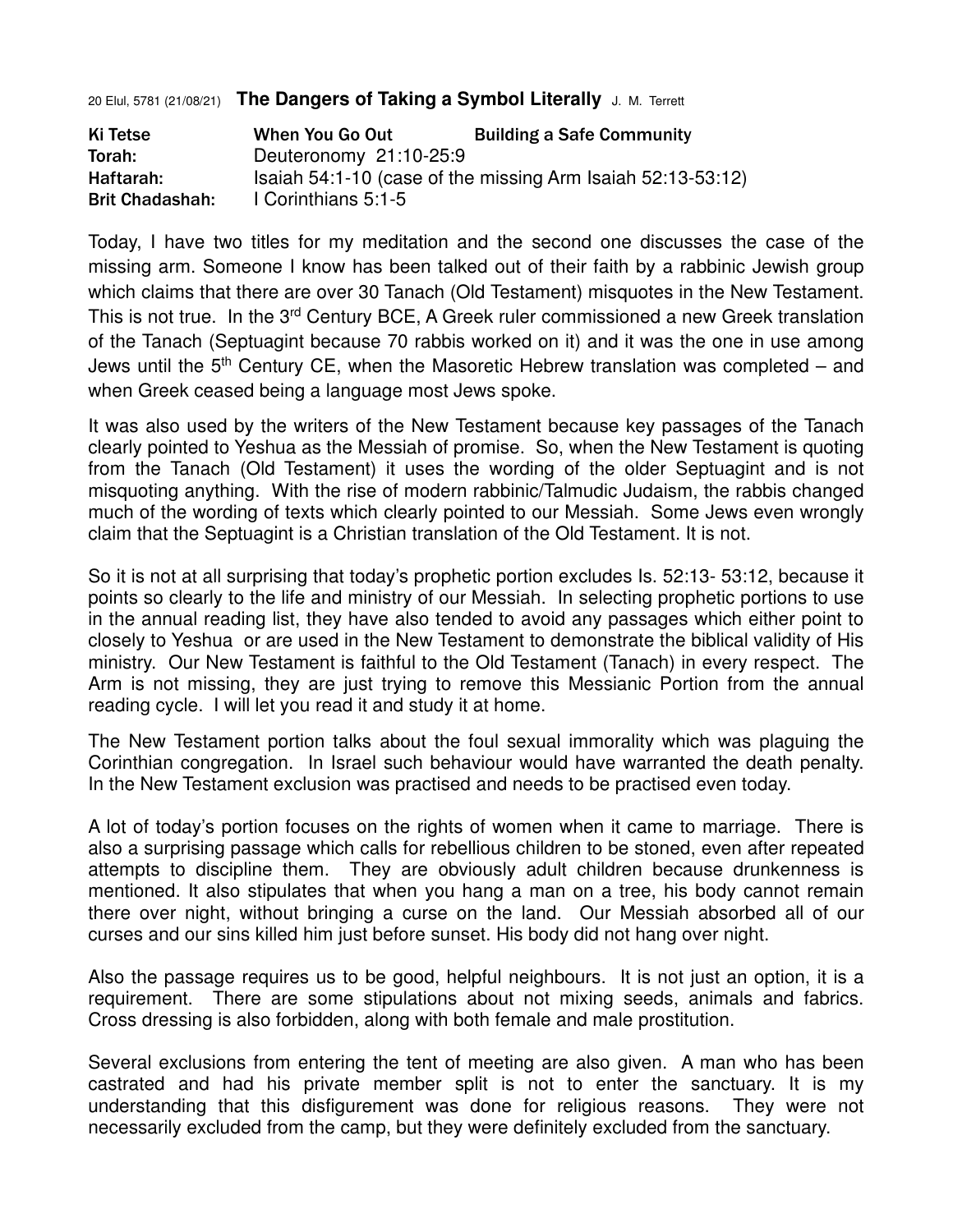A child born of an illicit union was also excluded from the tent of meeting for up to ten generations. Someone could make offerings on their behalf. Again they were excluded from the sanctuary, but not the camp. No Ammonite or Moabite could enter the sanctuary for ten generations, because of their attempt to curse Israel through Balaam. There was no exclusion mentioned for Ruth because she was a convert to Judaism.

Edomites and Egyptians could enter the sanctuary in their third generation, but these exclusions did not apply to converts who left those nations to join Israel.

Two strange bits of male hygiene are mentioned. If a man had a nocturnal emission, he had to wash himself and could be readmitted to the camp the next evening. Also, when they were campaigning, Jewish soldiers had to dig a hole for their excrements and cover it over, when they had finished. The camp had to be free of defilement so YHVH could walk in their midst.

They were to let a runaway slave take up residence in their midst and again, they were forbidden to have any male or female prostitutes in the camp. They could not bring any money that had been earned as a prostitute as an offering to YHVH. The term dog in this context refers to homosexual prostitution, which was also abominable and no revenue from either male or female prostitution could be offered to YHVH in the sanctuary.

People were allowed to wander into their neighbours vineyard and pick grapes to eat, but they could not bring a basket and start to harvest for themselves. The same applied to grain fields.

Once a woman was divorced from a man, she could not go back to her estranged husband even after the death of her second spouse. Newly weds were not to be fined when they were exempt from military service. It was punishable by death to steal or sell brethren. As well, many fair business practises are mentioned.

Neither a father or a son could be put to death because of the sin of the other. Also oppressing strangers, widows and orphans was strictly forbidden. These less fortunate had gleaning rights during harvest times. After the harvest, our people were told not to mussel the ox who was grinding the grain. Later Paul uses this reference to declare that spiritual leaders should be able to live on the tithes and offerings of the people.

A ceremony is also given when the closest relative of a deceased man refused to perform his levirate obligation. Also when two men were fighting, the wives were forbidden to help by engaging in crotch grabbing. Those who did, had their offending hand cut off.

Our people have always been required to use just weights and fair business practises. Jewish people have always believed in being fair and not engaging in corrupt business practises. For centuries, European businessmen and rulers knew that they could trust Jewish bankers and only turned on them to avoid repaying their debts.

The passage ends with some unfinished spiritual business. The Amalekites had no reason to attack Israel and they were cruel bushwhackers, who attacked suddenly and then dispersed into the hills. Once Israel had settled into the land and was strong enough, they were to finish off this savage people. It was really an eternal struggle between YHVH and the evil gods of the Amalekites. The false god of this world and his demonic henchmen are behind all the evil and violence which prowls through this darkening world.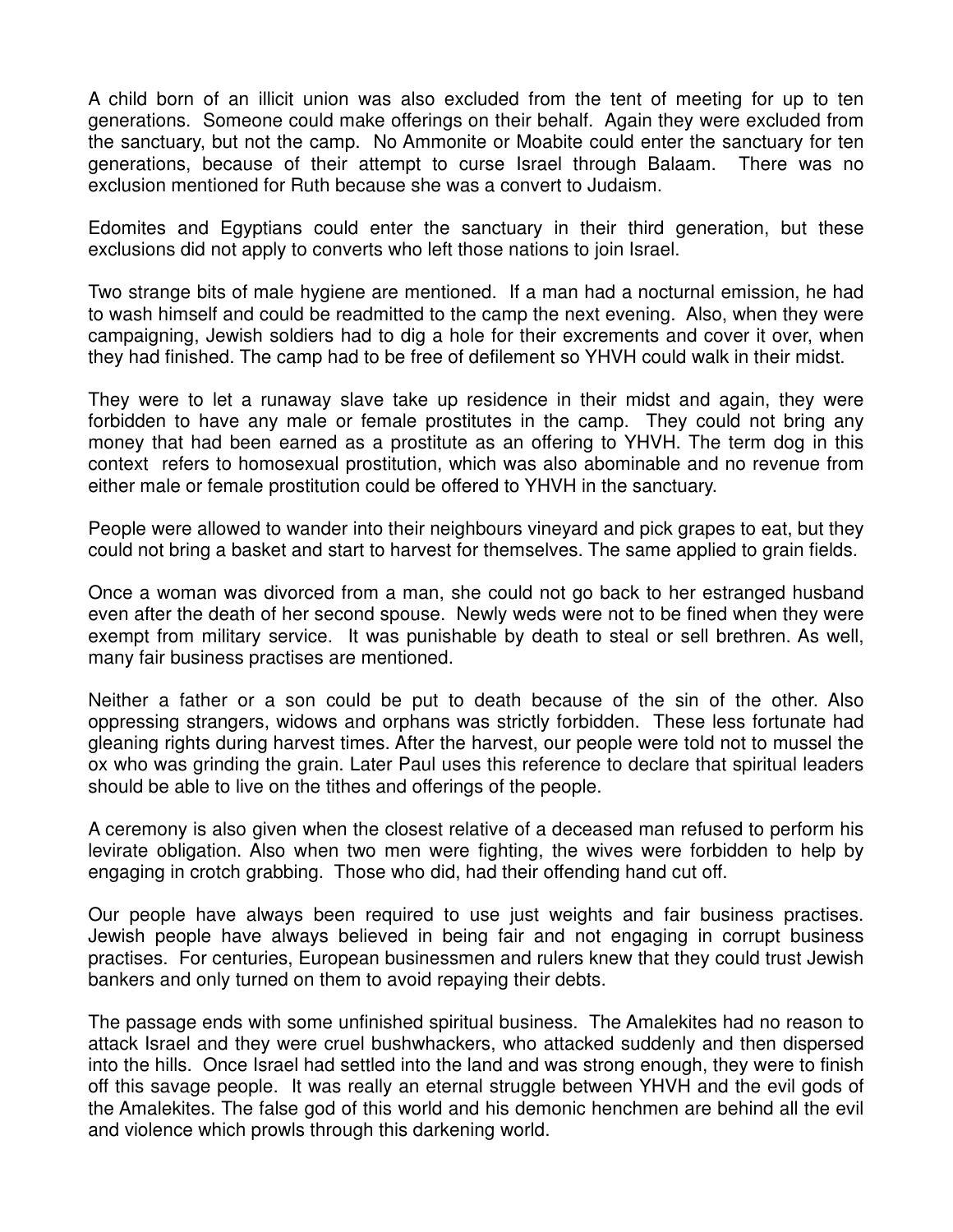## **Sermon: The Dangers of Taking a Symbol Literally**

The sixth chapter of the Gospel of John is wrongly used by Catholic and Orthodox Christians as the basis for their belief in transubstantiation. This strange, false doctrine supposes that during communion, the priest is able to transform the bread and the wine into the physical body and blood of Yeshua. Anglicans and Lutherans believe in consubstantiation, another false doctrine which teaches that Messiah is spiritually present in the bread and the wine of communion. Ordained priests are said to somehow possess the ability to enact this transformation.

Catholics also believe that when the bread and wine is transformed, they are repeating the sacrifice of the cross and when the priest snaps the communion wafer into several pieces, they are breaking the body of Messiah for the forgiveness of sin.

As we prepare for the High Holy Days and Sukkoth, I want to help you to clearly and firmly distinguish between symbolic, literary language and literal language. The Fall Feast are rich in symbolism and this language can be a powerful means of communicating biblical truths. However, a symbol or a symbolic ritual must never be taken as literal or you misunderstand what the symbol is referring to. The physical body and blood of our Messiah resides in His resurrected body in Heaven and is not somehow brought back to earth to repeat what the Bible teaches was a one time, non repeatable act of redemption.

I want to speak to you this morning in three or four sections of this passage. First I want to review with you what is actually being said in John chapter six. Then I want to help you clearly understand that the L-RD's Table is actually a link to the Passover Seder and connects us to the symbolism of the Lamb of G-d who died for the sins of the all the nations and generations of mankind. Then I want to discuss with you the nature of salvation. Is it through the repetition of rituals and sacraments, which is called sacerdotalism, or through coming to personal faith in the Messiah and learning to walk according to His Word?

Finally I want to discuss what it means to discern the body of the Messiah in communion and how the L-RD's Table can help us find forgiveness and break the power of sin in our lives.

Around Passover during Yeshua's early ministry in the Galilee, a large crowd of around five thousand followed Him because they saw the miracles He was performing. It would not have been possible to secure enough food to feed this multitude. Peter's brother Andrew, found a boy with five loaves of barley bread and two fish.

Yeshua had the crowd sit down in the grass and He blessed the bread and the fish. The entire crowd likely ate more than they had ever eaten in their lives previously and while there was no fish left, His disciples gathered 12 baskets of pieces of bread which were left over. The people were so stunned that this mighty miracle was performed, that they wanted seize Yeshua and make Him their King (and maybe get a permanent source of the bread?).

Yeshua retreated up the mountain until darkness fell and sent to apostles to the other side of the lake in a row boat. After they had nearly rowed across the lake, Yeshua came to them walking on the waters. When the crowd He had left behind on the other side saw that Yeshua and His disciples had crossed the lake, they came after Him.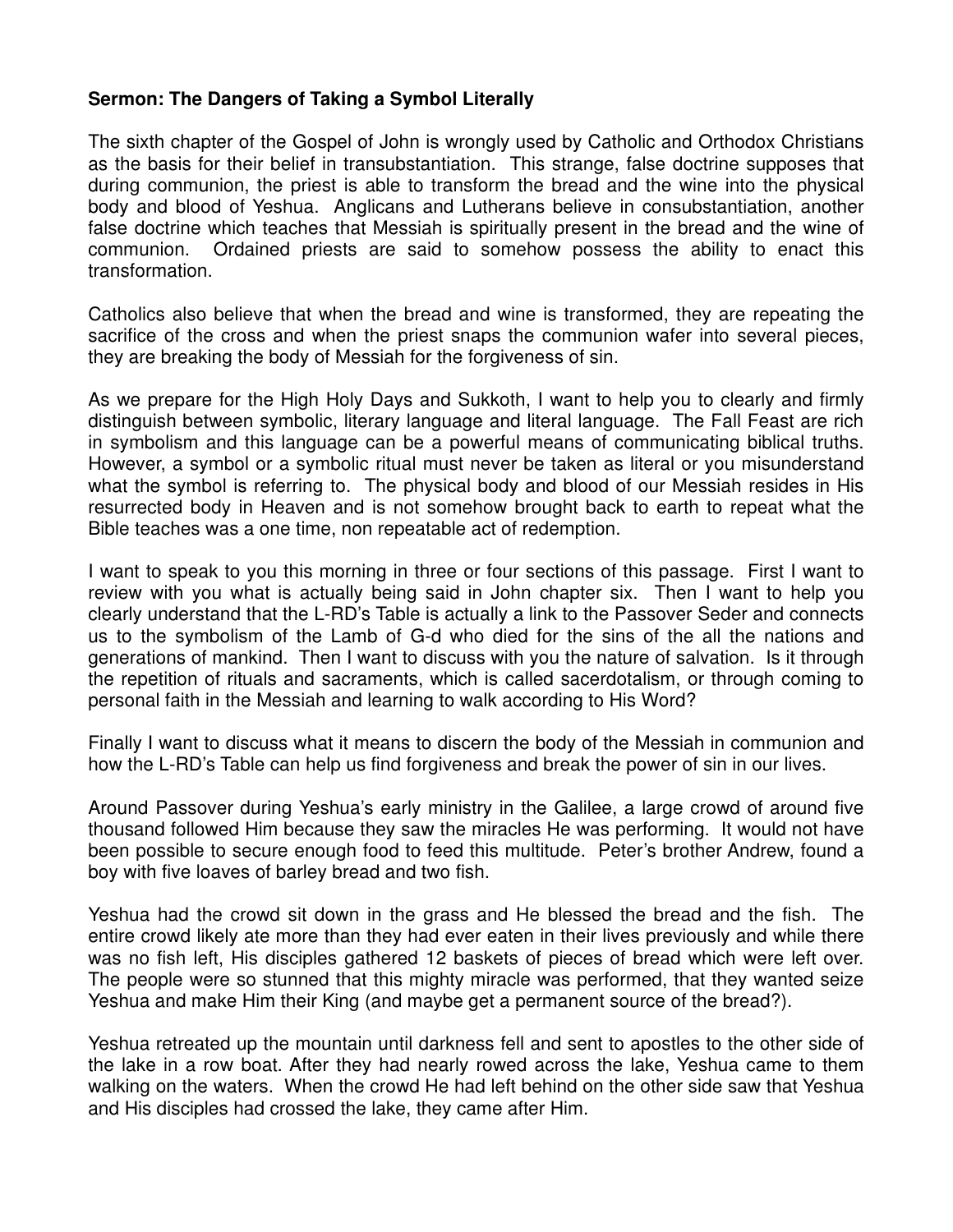They asked Him how He got there and then the fun begins. He reprimands them because they did not come because of the miracles, but because of the huge meal they had been given. They obviously wanted another feast, but were told they needed to work for everlasting life and not for temporary bread. He said that the work of the Father was that they should believe in the who had been marked with the seal of G-d.

They knew Yeshua was talking about Himself and asked for a miracle so that they would believe. They were just trying to get another meal out of the Messiah. He spoke of the true bread of Heaven, which Moses did not give to the people and that He was the Bread of life who gives His life for the world. He says that those who hunger and thirst after righteousness should do the will of G-d, which was to see the Son and believe in Him, to get everlasting life, and be resurrected on the last day.

They struggle with the idea that Yeshua had come from Heaven, because they knew Him and His family. He says that no one could come to Him, unless the Father was calling them. He repeats His affirmation that He is the Bread of Life and that whomever believes in Him will have everlasting life. He uses the symbol of eating His flesh and drinking His blood as the means to access everlasting life. He says whoever eats Him will live by Him because His flesh is truly food and His blood is truly a drink.

Through out the whole discussion, He is using eating bread and drinking blood as a symbol of coming to the Messiah and believing in Him. It is the coming and the believing which grant everlasting life and not actual physical bread and wine. He said all of this in a synagogue in Capernaum, so the exchange occurred on the Sabbath.

Those who wanted another miraculous feast were horrified that He was asking them to eat His flesh and drink His blood. He was actually reprimanding them for trying to get a carnal gain, instead of coming to faith in the Son of G-d. Yeshua goes on to say that it is the Spirit which brings life, not the flesh and Peter says that His words were Spirit and life. By this, they should have understood that He was not talking about His actual, physical flesh and blood.

When they saw that they were not going to get another feast, many of His supposed disciples stopped walking with Him and the hungry crowd likely also dispersed. When He asked the apostles if they were also going away, Peter makes a final affirmation about the symbolic nature of eating His flesh and drinking His blood. Yeshua has the words of everlasting life.

When He said these words, He did not give anyone His flesh or blood, He was proclaiming Himself to be the Bread of life and He used the symbol of eating His flesh and drinking His blood to refer to the need to hear His Word and believe in Him as the Messiah of promise. We are not practising a form of spiritual cannibalism when we observe the L-rd's Table.

We are reenacting a part of the Seder ritual as we proclaim, symbolically, that our Messiah is the celestial Lamb of G-d who is going to deliver us out of the Egypt of this world. Messiah did not tear off pieces of His flesh when He blessed the matzah bread and gave it to the apostles. He did not cut Himself and bleed into a cup that He handed around to the apostles. He did not magically enter the bread and the wine, He just took part of the Seder and gave it an enhanced symbolic meaning. Communion does not cancel or replace the Seder, it becomes a new symbolic ritual where we celebrate the sacrifice of the Lamb of G-d for the sins of the world. Both Gentiles and Jews are invited to take part in the ceremony as equals.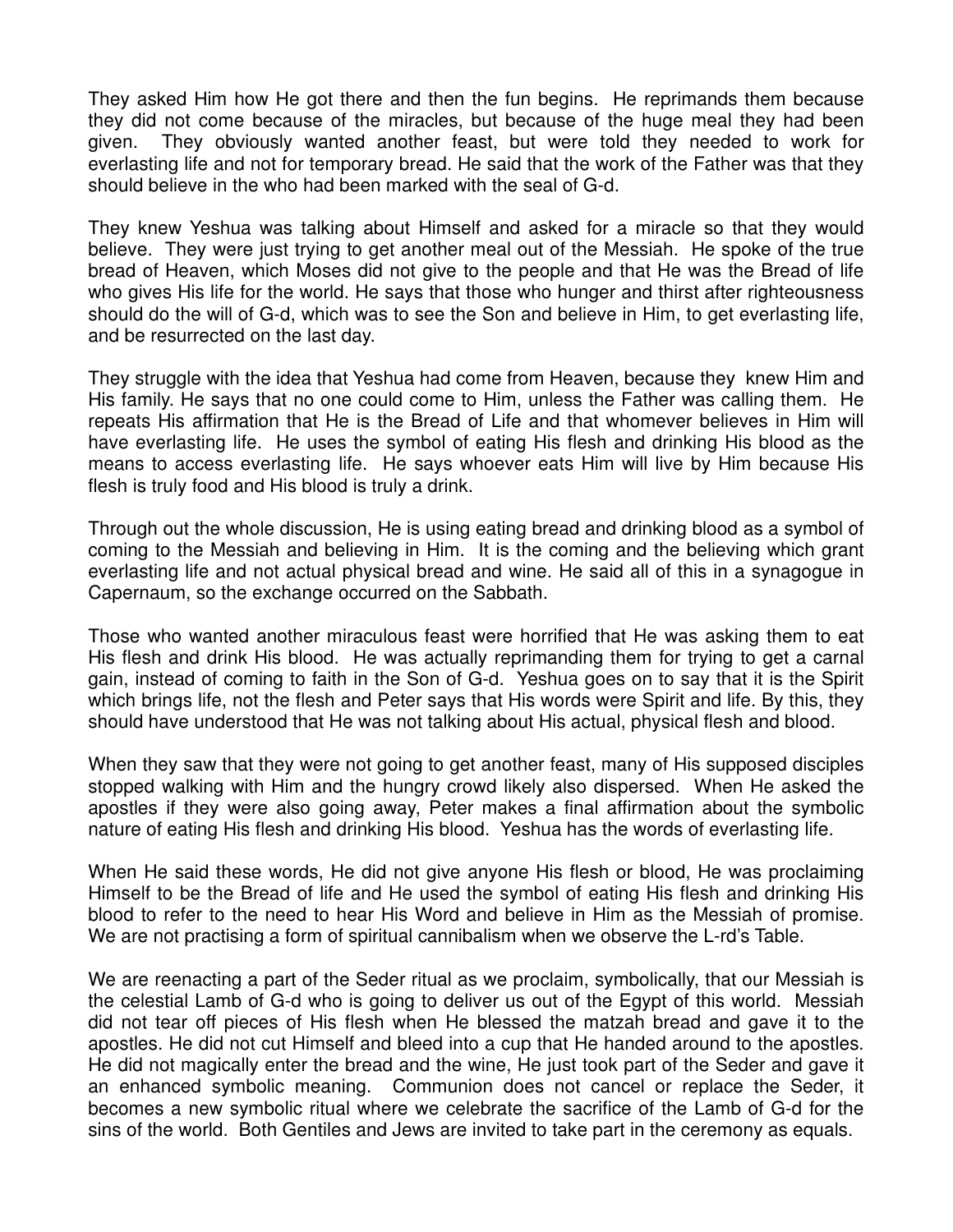The L-rd's Table can be celebrated at any time during the year (I Cor. 11:26), whereas the Passover Seder is only celebrated once a year. At Passover, we symbolically remember the events of the Exodus, without having this deliverance repeated. At the L-RD's Table, we symbolically remember the events of His death and resurrection, without having Him repeat His suffering and death, every time we partake of the L-RD's table.

As Messianic Jews and Gentiles, we have a double blessing. We can both remember the Exodus of our people out of Egyptian slavery and also the deliverance of people from the slavery of the Egypt of this world. After the Seder, Jewish people went into the temple to make a special set of offerings, some of which they ate. When we celebrate the L-RD's Table, we are remembering His sacrifice and not eating Him again and again or repeatedly drinking His blood every time we celebrate communion.

At Passover, we remember the one time deliverance of our people from Egypt and when we participate in the L-RD's Table, we are remembering the one time deliverance of all the nations and generations of mankind out of the Egypt of this world. Most of the Seder meal represents various aspects of our deliverance and our cleansing, but Communion only takes the hidden matzah (afikomen) and the third cup (of deliverance) and applies it into a new context. It does not take away from any aspect of the Seder, but gives us a place to remember the great price our Messiah paid for our redemption.

Communion is not one of the special ceremonies which brings us everlasting life. It is simply a memorial of the greatest salvation this world has ever known. People who believe in salvation through special rituals, fall into an error called sacerdotalism, or salvation through the sacraments. There are seven sacraments in the Catholic church and they believe that these are the means whereby the grace of G-d is communicated with His people. No ceremony ever had the power to bring salvation to anybody who was performing it.

Symbolic behaviour can teach us about the various aspects of our salvation, but they are never means by which salvation is given to believers. Salvation comes from personally believing in what the Only Son of G-d did on the cross, when He died, resurrected and ascended back into heaven. It comes when you ask the living G-d to take up residence in your heart through the Spirit of His Son. Nothing more, nothing less.

We must never feel that any of the symbols of Salvation are the means by which we access the salvation of G-d. Baptism does not actually wash you clean from your sins. It is an exterior, physical reminder of an inner spiritual change. We baptize people when they have reached the age of consent and want to personally adopt the faith which they have been raised in. We immerse people as a symbol of the faith swhich they are proclaiming.

There are various kinds of Tevilah in Judaism. As Messianic Jews and Gentiles, we are practising the Tevilah of conversion, where a believer becomes a full participant in proclaiming their faith and fully joining our community.

Symbols and rituals remain key illustrations of various aspects of the spiritual truths which our faith is made up of. They are word pictures and ceremonial reminders of the great salvation which has come into our lives. Salvation is an act of faith, not the repetition of a ceremony.